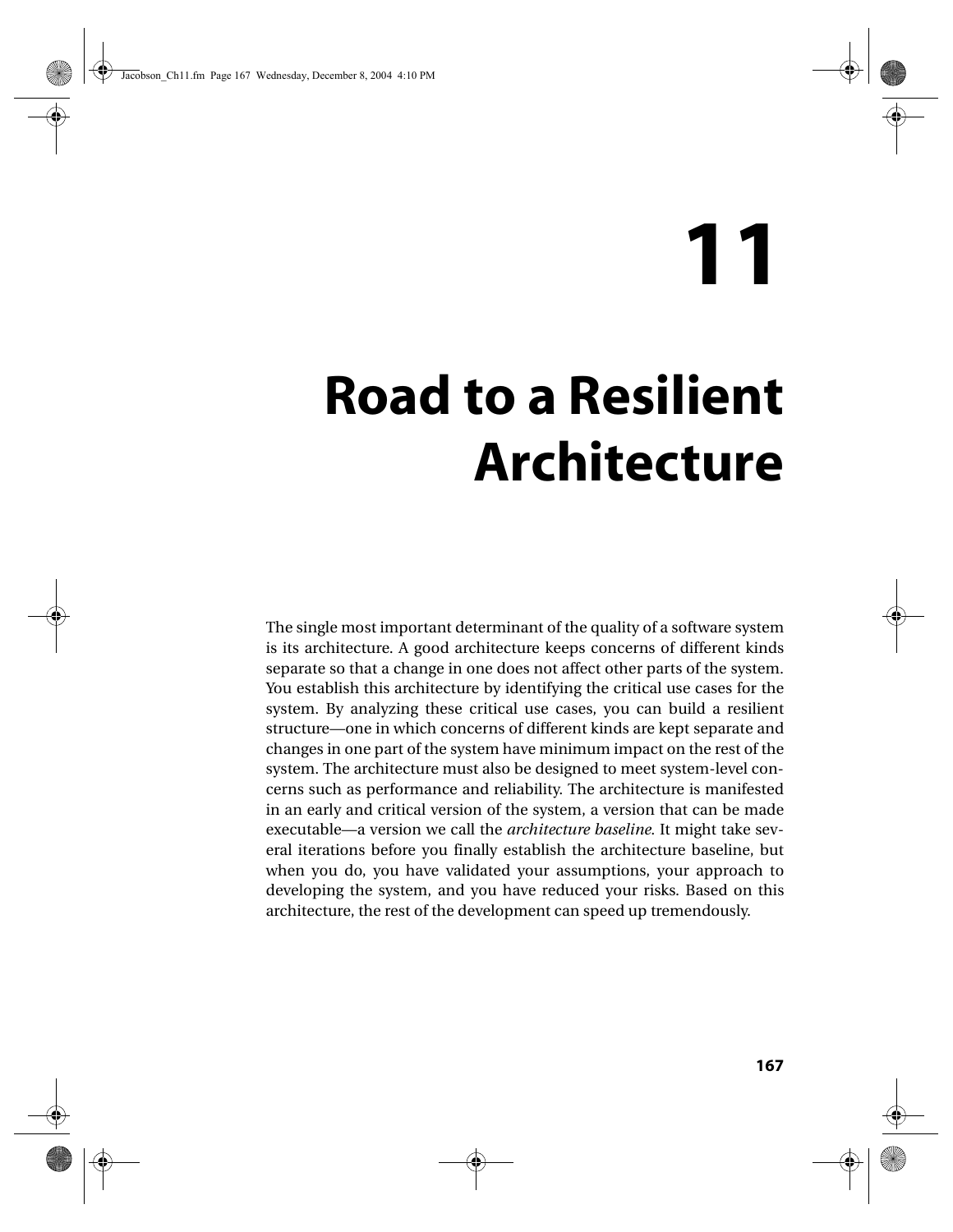# **11.1 What Is Architecture?**

Architecture clearly is important, but if you ask five different people what architecture really is, you will probably get five different answers. Architecture, like many other words, is something you cannot really touch. It is in that sense similar to process, use case, project, component. However, these terms are concrete in the form of their descriptions. We can understand a process description, a component description, a use case specification, a project plan and, thus, an architecture description. So, when we talk about architecture, we talk about how we understand the architecture description. Architecture is thus the semantics of an architecture description, which encompasses the major decisions about the system, such as:

- How are the system elements organized?
- How does the system realize the required functionality?
- How does the system meet the desired performance, reliability, and other quality characteristics?
- What technologies does the system require (e.g., Web client, rich client, a particular messaging middleware)?
- Are the internals of the system structured to be resilient to changes in functionality, technology, platform, and so on?
- Are standards in place to ensure that the system is developed consistently? For example, what design patterns will be used? What guidelines will be used to handle exceptions?

Definitely, there are important, project-specific decisions to consider. For example, you may have to interface to a particular legacy system. Or maybe the system has to be configurable and you need a way to define system parameters. Perhaps the system has to be remotely installed and managed. Possibly the system is to deal with the complexities of a particular business domain. The list goes on. But the architecture is not everything. It is just the top 20 percent of the most important things about the system.

## **11.2 What Is a Good Architecture?**

So, a good architecture is important. But what constitutes a good architecture? Of course, a good architecture meets systemwide concerns such as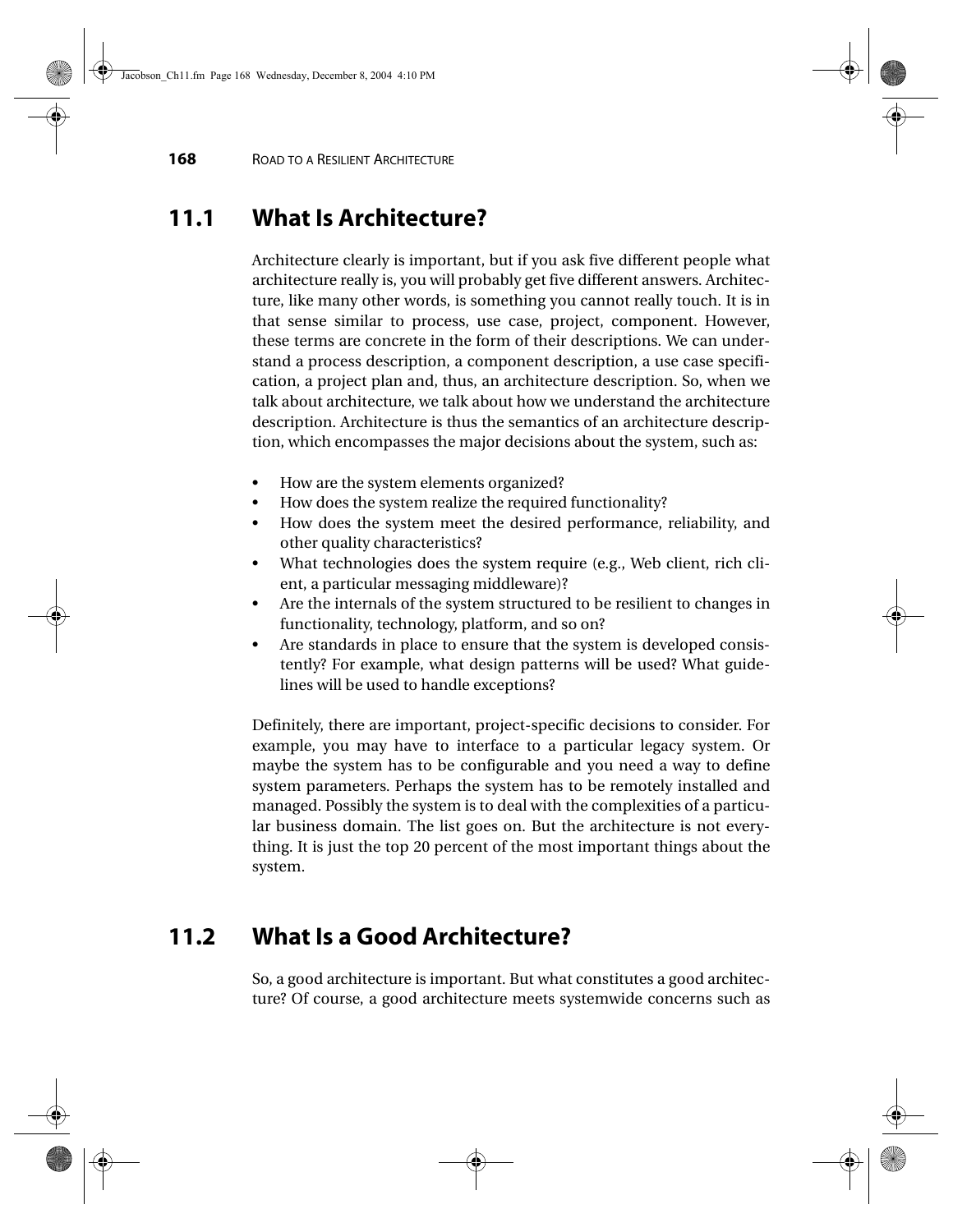#### 11.2 WHAT IS A GOOD ARCHITECTURE? **169**

performance and reliability. It must be understandable so that you can easily trace which part of the architecture realizes which requirement or use case. Each class—and consequently the packages it resides in—plays clearly defined roles and performs a set of responsibilities that fulfill those roles and nothing else. There is little or no duplication of responsibilities between classes.

A good architecture keeps concerns separate, which means that changes in one part of the system do not propagate to other parts of the system. Even if they do, you can clearly identify what changes are to be made. If there is a need to extend the architecture, the impact should be minimal. Everything that already works should continue to work. For a system that applies aspect orientation, the different concerns about a system can be kept separated effectively.

*Separating Functional Requirements.* In general, you want to keep functional requirements, whether expressed as features, use cases, or in other terms, separate from each other. After all, they address different end-user concerns and will evolve separately. You do not want changes in one to impact the other. The functional requirements are often expressed on top of the problem domain (e.g., hotel management, logistics, banking, insurance, etc.). You naturally want to keep what is specific to the functionality of the system separate from the domain. In this way, you can easily adapt a system to a similar domain. In addition, some functional requirements are defined as extensions of other functional requirements: you must keep these separate from each other as well.

#### *Separating Nonfunctional from Functional Requirements.* Nonfunc-

tional requirements usually specify the desired quality attributes of the system: security, performance, reliability, and so forth. These are provided by some infrastructure mechanisms—for example, you need some authorization, authentication, and encryption mechanisms to achieve security; you need caching and load-balancing to achieve performance. Frequently, these infrastructure mechanisms require small bits of behavior that must be executed within many classes. This means that a change in the realization of an infrastructure mechanism often implies huge repercussions, so you want to keep these separate.

*Separating Platform Specifics.* Today's systems need to execute on top of many technologies. Even for a single infrastructure mechanism such as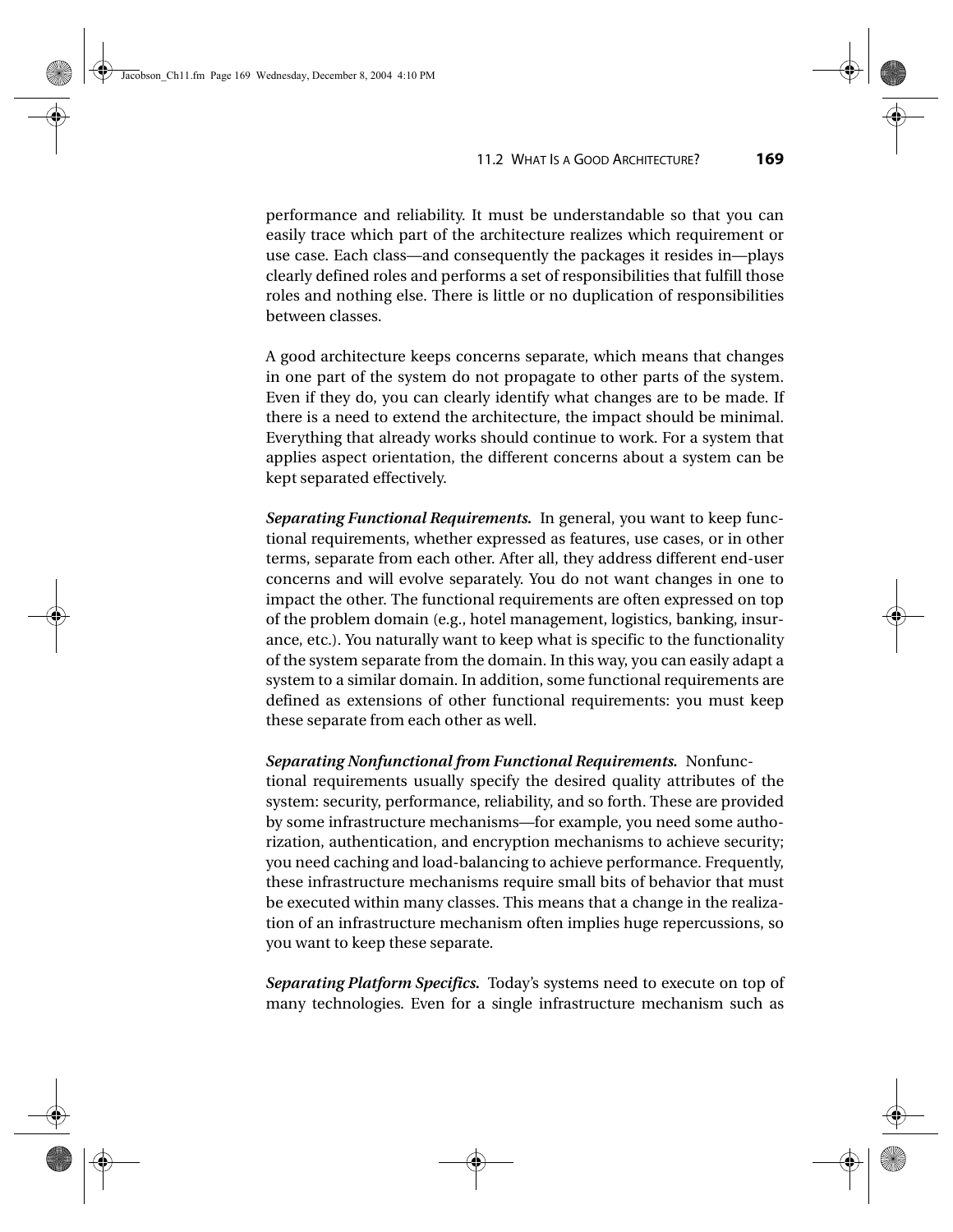Jacobson\_Ch11.fm Page 170 Wednesday, December 8, 2004 4:10 PM

## **170** ROAD TO A RESILIENT ARCHITECTURE

authorization, you still have many technologies (e.g., through HTTP cookies, session identifiers, etc.) to choose from. These technologies are often platform- and vendor-specific. When a vendor upgrades its technologies to a new and better version, it is not easy to upgrade your system accordingly if your implementation has been tightly coupled with the previous version of that technology. You most certainly do not want to be tied down to a particular technology. Thus, you need to keep platform specifics separate.

*Separating Tests from the Units Being Tested.* As part of implementing a test, you must perform some control and instrumentation (e.g., debugging, tracing, logging, etc.). Control is for the purpose of forcing the execution flow of the system to follow some test sequences. Instrumentation is for the purpose of extracting information to verify that the system does indeed follow the desired test sequence. Control and instrumentation usually require some behavior that must execute within the context of the system under test. Such control and instrumentation behavior have to be removed after the test is conducted. Thus, you want to keep the implementation of tests separate from the system under test.

## **11.3 Steps to Establish an Architecture Baseline**

A good architecture should be established as early as possible. Even in theory, it is very difficult to change a poor architecture into a good one with incremental techniques such as refactoring. In practice, it is extremely difficult. This is not to say that refactoring is not useful, but it is much better to begin with an initial structure that is relatively good. Otherwise, the cost of refactoring is too high for any business-oriented manager to accept, and he or she will typically opt for quick fixes instead. So, a good architecture needs to be created when the cost of creating it is small or even nonexistent. Prioritization of architectural work has a good return on investment. It reduces the need for redesign and minimizes throwaway work during the remainder of the project. Having achieved a good initial structure, you can continually evaluate the architecture and make the necessary refinements and refactorings.

*Architecture Baseline.* The architecture is manifested as an early version of the final system known as an architecture baseline. The architecture baseline is a subset of the entire system, so we call it the skinny system.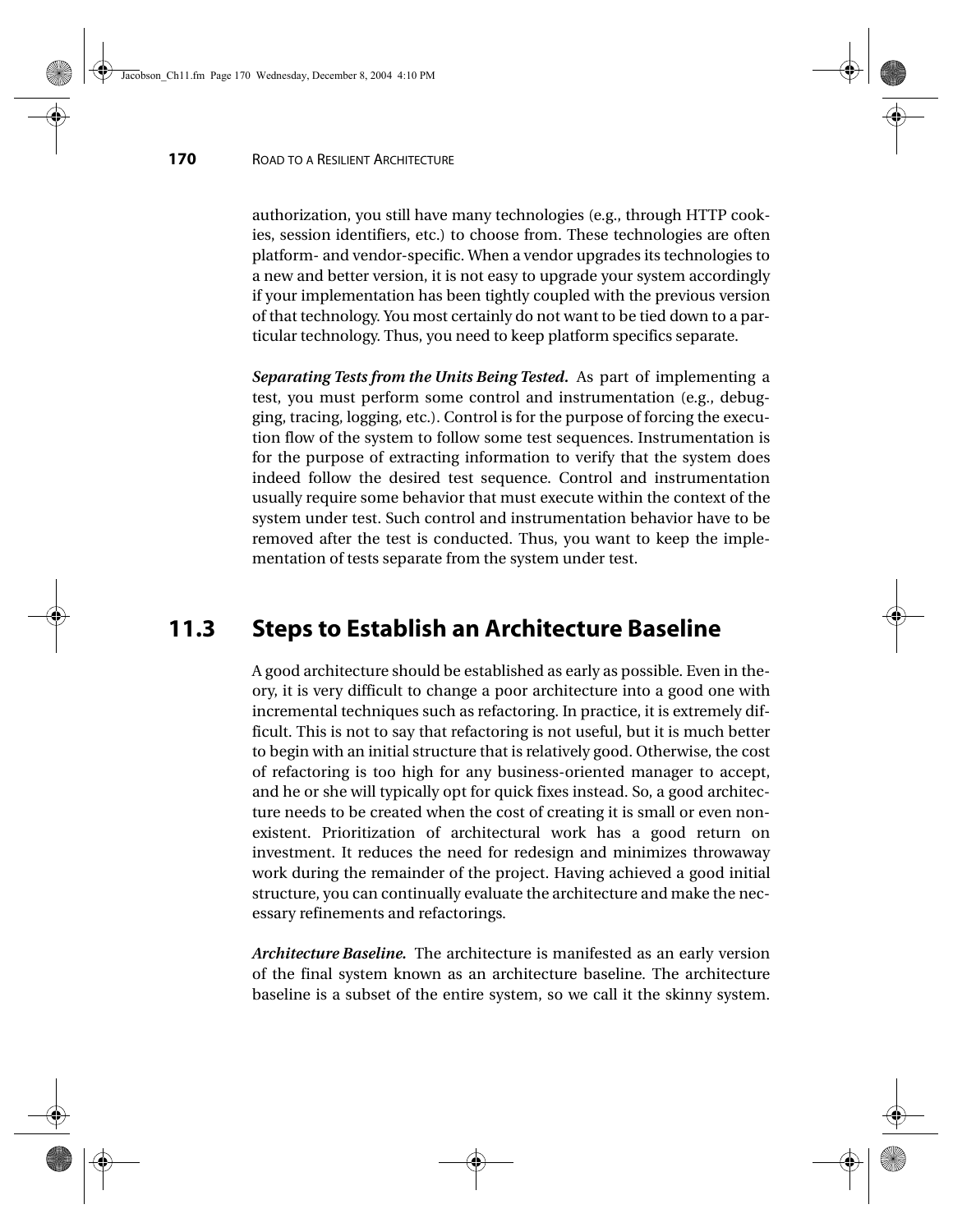#### 11.3 STEPS TO ESTABLISH AN ARCHITECTURE BASELINE **171**

This skinny system has versions of all the models that the full-fledged system has at the end of the project. It includes the same skeleton of subsystems, components, and nodes, but not all the musculature is in place. However, they do have behavior, and they are executable code. The skinny system evolves to become the full-fledged system, perhaps with some minor changes to the structure and behavior. The changes are minor because, at the end of the elaboration or architectural iterations, we have by definition a stable architecture; otherwise, the elaboration phase must continue until we know that this goal has been achieved. There is a systematic way to do this.

Even though the skinny system (the architecture baseline) usually only includes 5 to 15 percent of the final code, it is enough to validate the key decisions you have made. More importantly, you need to be assured that the skinny system can grow to become the complete system. The skinny system is accompanied by a paper product called the architecture description. But now, this paper product is verified and validated through the architecture baseline.

*Use Cases Drive the Architecture Baseline.* The establishment of the architecture baseline is driven by a critical subset of use cases. We call this subset the architecturally significant use cases. Before you can identify the architecturally significant use cases, you must first identify all the use cases for the system—at least to the best of your knowledge with the available information. Please note that identifying use cases is not the same as specifying use cases. Identifying is about scoping and exploring and finding what the system needs to do. Specifying use cases is about detailing the flows and the steps in the use case. Specifying use cases is allocated across the project lifecycle. However, identifying the use cases can and must be done early.

From these identified use cases, you determine which among them are important—important in the sense that together they cover all the key decisions you need to make:

- They exercise key functionalities and characteristics of the system.
- They have a large coverage in terms of the various risks that you face concerning functionality, infrastructure, platform specifics, and so on.
- They stress some delicate or risky parts of the system.
- They are the basis for the rest of the system to be developed.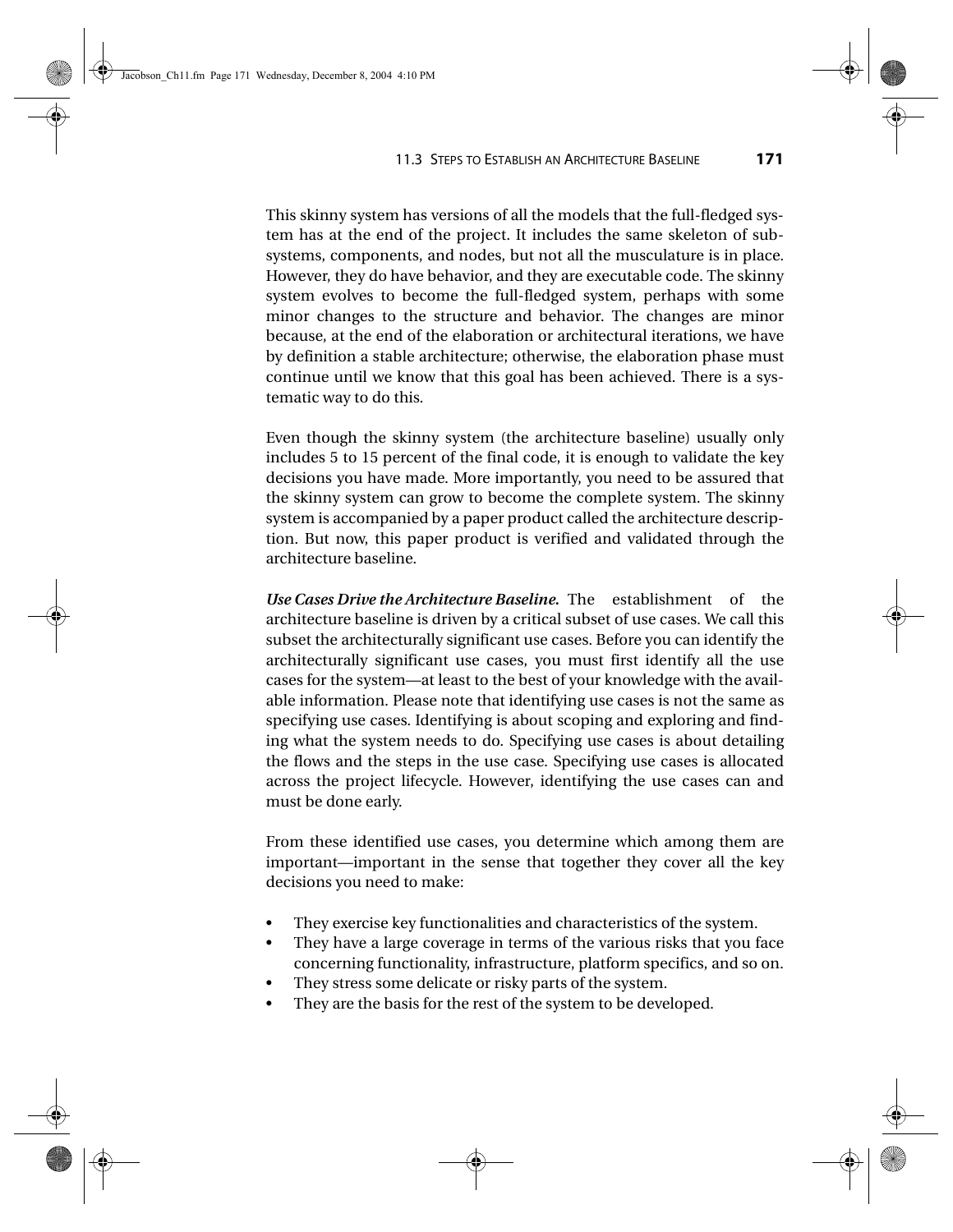Architecturally significant use cases involve use cases of different kinds. After all, each use case captures a different set of stakeholder concerns and requires different decisions to be made. Your list of architecturally significant use cases will therefore involve a combination of both application and infrastructure use cases. You might find this in your system use cases that are technically similar and have similar interaction patterns. In that circumstance, you need to choose just one use case as a representative, since the moment you can solve one of them, you can solve the others. For example, the Check In Customer and Check Out Customer use cases are similar, so you choose just one of them to serve as an architecturally significant use case.

Once you have identified the architecturally significant use cases, you can explore the critical scenarios within them. As you analyze the use case scenarios, you get a better understanding of what the system needs to do and how the elements in the system should interact with each other. Through that understanding, you define and evaluate the architecture. This proceeds iteratively until you achieve a stable architecture. By stable, we mean that key risks in the system have been resolved, and the decisions made are a sufficient basis for you to develop the rest of the system.

The architecture is influenced not only by the architecturally significant use cases, but also by the platform, legacy systems that the system needs to be integrated to, standards and policies, distribution needs, middleware and frameworks used, and so on. Even then, use cases are still useful for evaluating the architecture. You analyze each use case in the context of the chosen platform, the chosen middleware, the chosen distribution structure, and so on. In this way, you can evaluate whether the choices you have made are sufficient and discover where improvements need to be made.

*Establish the Architecture Baseline Iteratively.* For a complex system, it takes several iterations before you finally establish a stable architecture. Since these iterations focus on developing the architecture, they are also called the architectural iterations. In Unified Process terminology, these iterations are known as elaboration iterations.

You must address all architectural concerns in each architectural iteration. You may not be successful at resolving all of them in each architectural iteration, but you need to consider all of them. Each architectural iteration produces an increment that resolves some of these architectural concerns.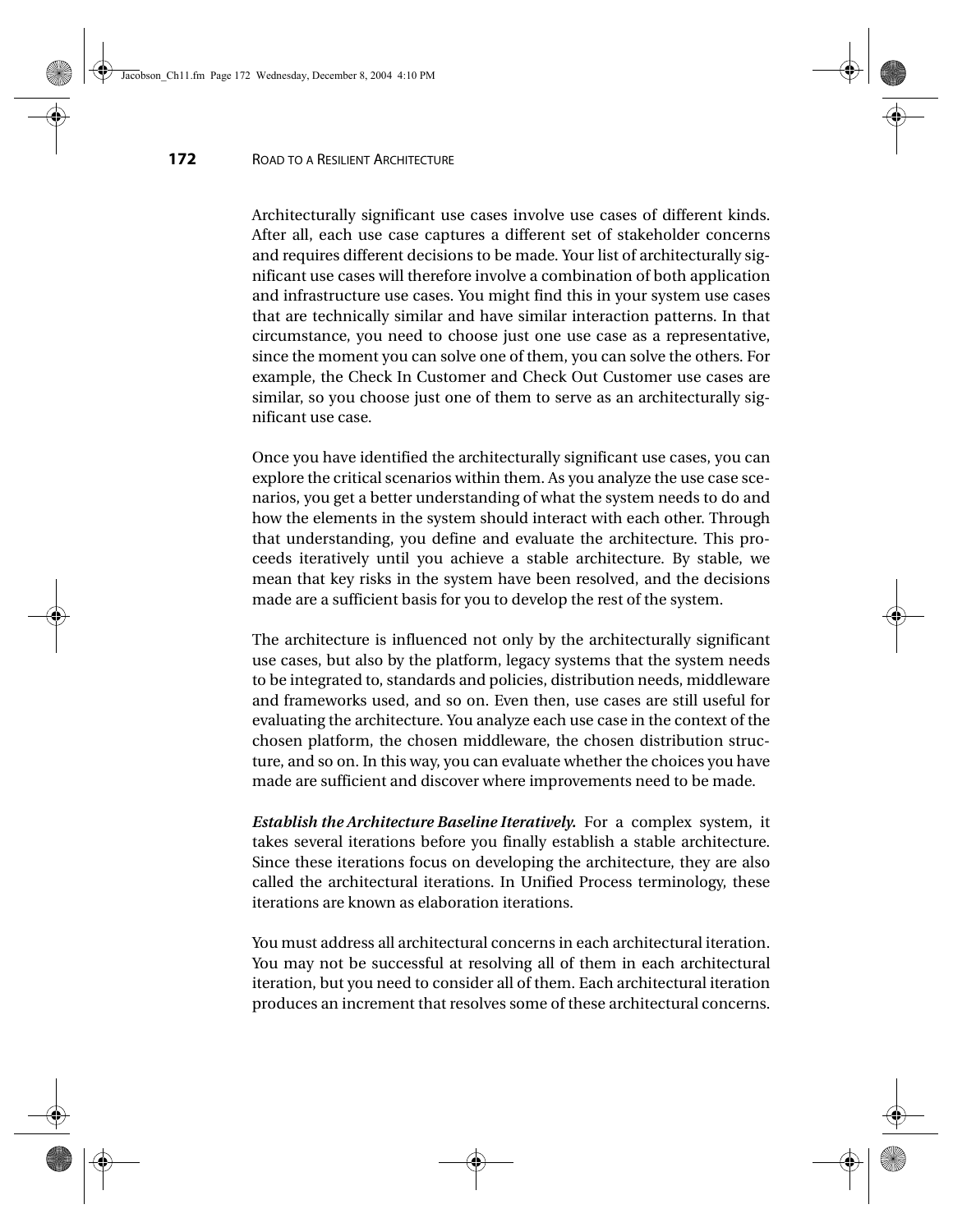#### 11.3 STEPS TO ESTABLISH AN ARCHITECTURE BASELINE **173**

The iterations proceed until all architectural concerns have indeed been resolved. At the end of these architectural iterations, you have an early version of the system (a skinny system) that is executable. It is supported by test and execution results, so it is verified and validated.

The version of the system at this point is the architecture baseline. Thus, the architecture is an early version of the system that demonstrates how architectural concerns are resolved. Since the system comprises a set of models, the architecture baseline is also represented by a version of these models. The architecture baseline is accompanied by an architecture description, which is an extract of the models.

The architecture description serves as a guide for the whole development team through the lifetime of the system. The architecture description is the reference to be followed by the developers in subsequent iterations of the project.

The architecture description is also reviewed by stakeholders to determine if the architecture is indeed feasible. Attached to the architecture description (and basically to every artifact) is a history sheet that explains the system's evolution. It may also explain important decisions.

You normally find the architecture description developed concurrently, often ahead of the activities that result in the versions of the models that are parts of the architecture baseline. It is to be updated in iterations following the architecture baseline.

During architectural iterations, progress is relatively slow because you need time to make decisions. Once you have gone past the architectural iterations, productivity will shoot up significantly, so the time devoted to iterations is well spent.

Before we discuss architecture description, we need to present the concepts that will help you understand it. Since the architecture description is such an important artifact, we devote an entire chapter to it (see Chapter 18, "Describing the Architecture").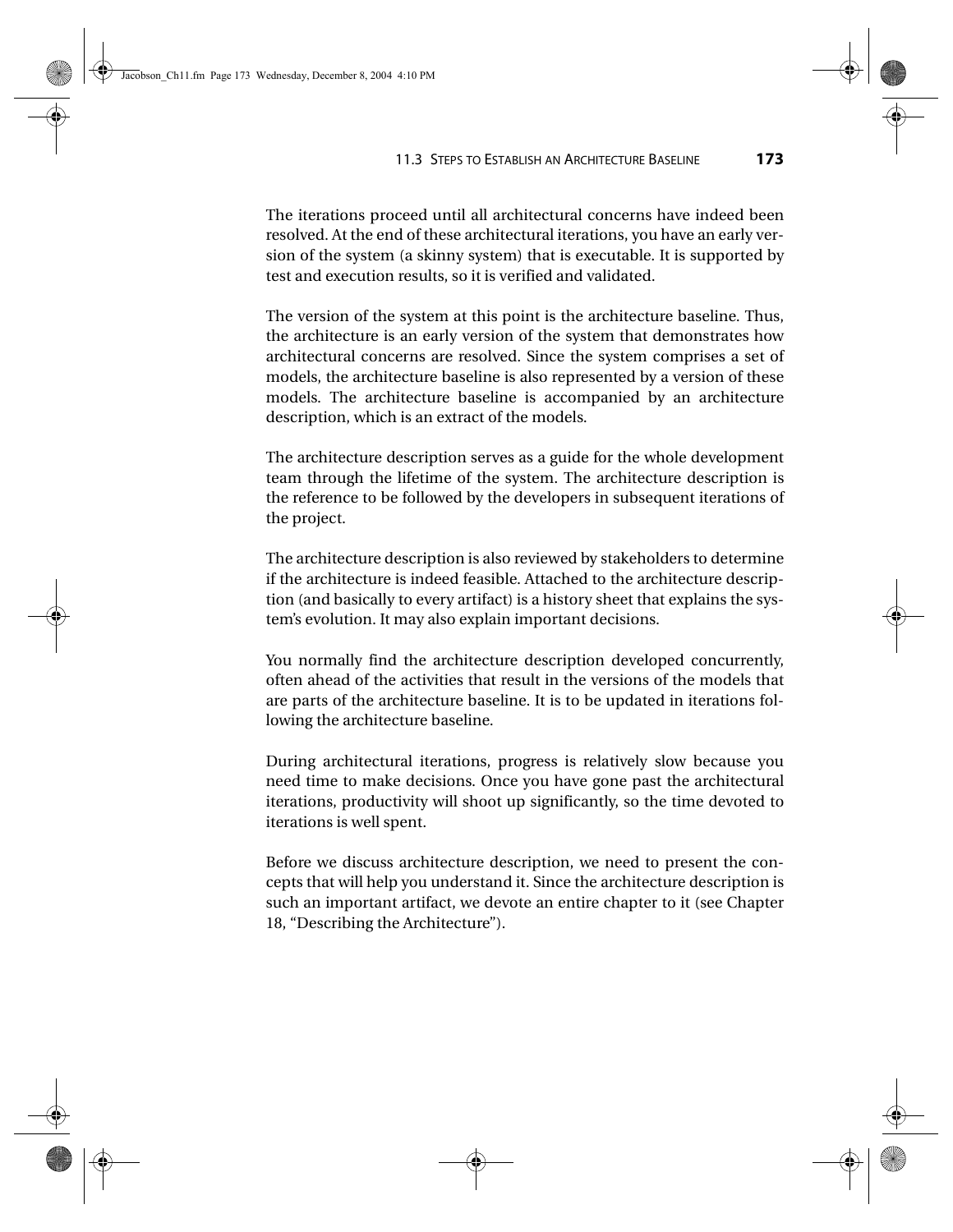# **11.4 Begin with a Platform-Independent Structure**

The way you structure the system is an important architectural decision. You structure the system such that concerns are kept separate. You achieve this structure first from a platform-independent perspective and then refine it with platform specifics. A platform-independent structure is driven by functional requirements (as modeled with use cases).

The tools you use to achieve a resilient structure are classes and use cases. Classes help you keep the elements in a system separate, and use cases help you keep the tasks of each element separate. Accordingly, there are two orthogonal structures in the system—the element structure and the use case structure.

- The element structure identifies where elements of the system are located in the element namespace. It structures the elements hierarchically in terms of layers, packages, classes, and the features within these classes.
- The use case structure defines how you overlay functionality onto the element structure. It comprises slices—both use-case slices and nonuse-case-specific slices—that add the actual classes and class features onto the element structure.

You want your structure to be resilient along both structures. This means that if there are changes in requirements, their impact should be localized to a few packages and classes in the element structure. Their impact must also be localized to a few use-case slices. Localized means that there are few changes, and the changes do not propagate beyond those packages or use-case slices that require change.

## **11.4.1 Element Structure**

The element structure for a model is a hierarchical structure of packages and classes. It uniquely identifies each element. Since the goal is to achieve resilient structure, you naturally locate classes that are used for the same purpose together.

*Layers.* You normally use layers as the first-level partitioning in a model. Layers are used to group software elements that are on the same level of abstraction. You place more abstract and reusable elements in lower layers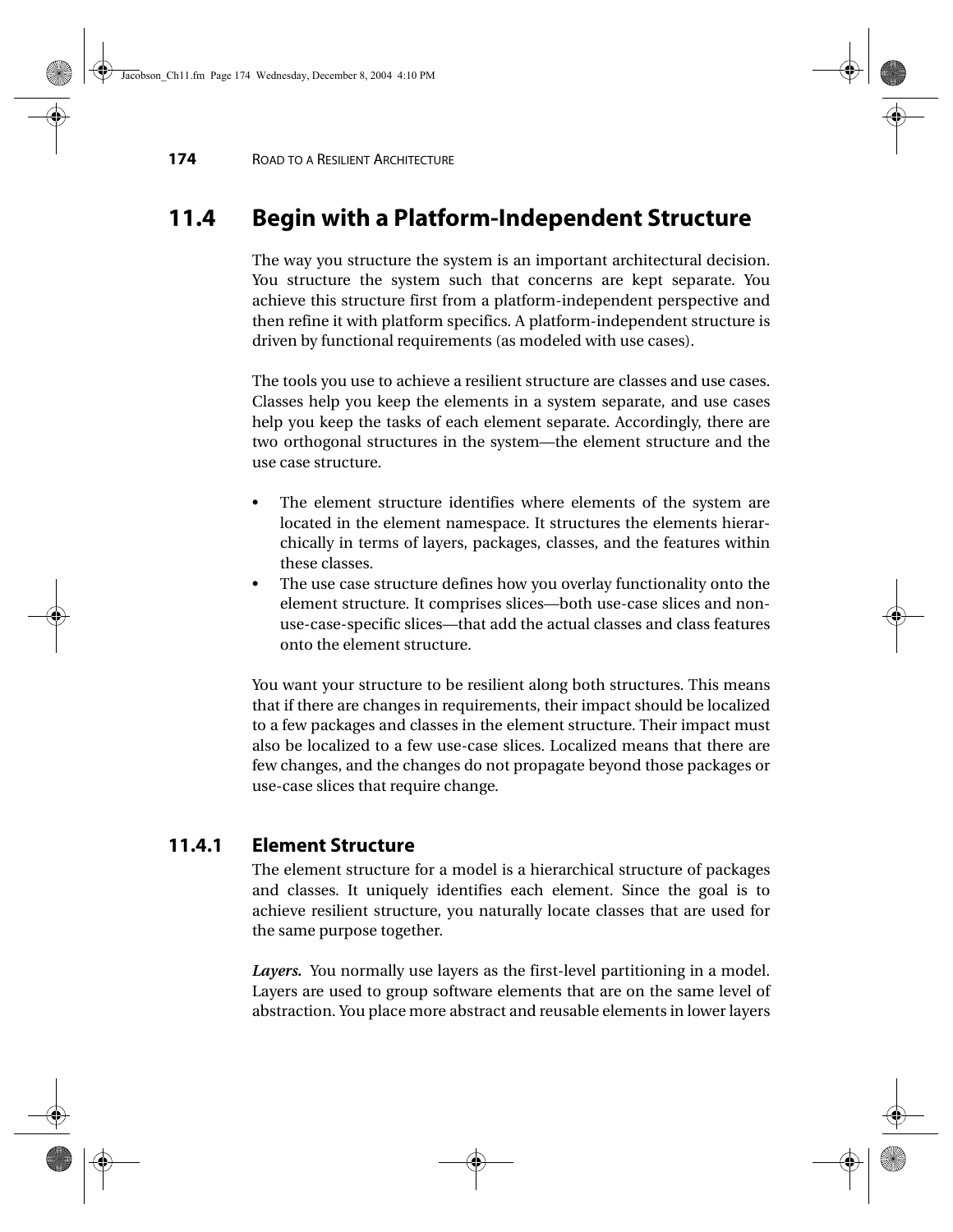11.4 BEGIN WITH A PLATFORM-INDEPENDENT STRUCTURE **175**

and more concrete or less reusable elements at the top. Normally, two high-level layers are sufficient to refine the functional requirements for the system: the application layer and the domain layer.

*Application Layer.* The application layer contains elements that realize workflows in the use cases supporting the primary actors of the system. The elements in this layer normally use the elements in the domain layer to realize use cases. You can organize packages in the application layer according to the following criteria.

- Classes that support one or more particular actors.
- Classes that are involved in one or more particular use cases.
- Classes that are involved in some functional area in the system.

*Domain layer.* The domain layer contains elements representing significant domain concepts. They capture information to be maintained, tracked, or manipulated by the system and the associated behaviors for doing so. These elements are normally shared across use case realizations. They are more reusable and so reside in a lower layer than the application layer. However, since they are shared by use-case realizations, use-case realizations frequently cut across domain elements.

Figure 11-1 depicts the initial structure of the Hotel Management System that realizes the functional requirements of the system. The packages in the application layer are grouped according to actors—the customer, the hotel counter staff, and the management. The packages in the domain layer group classes related to rooms and classes related to reservations.



#### **Figure 11-1** *Initial layers and packages in the element structure.*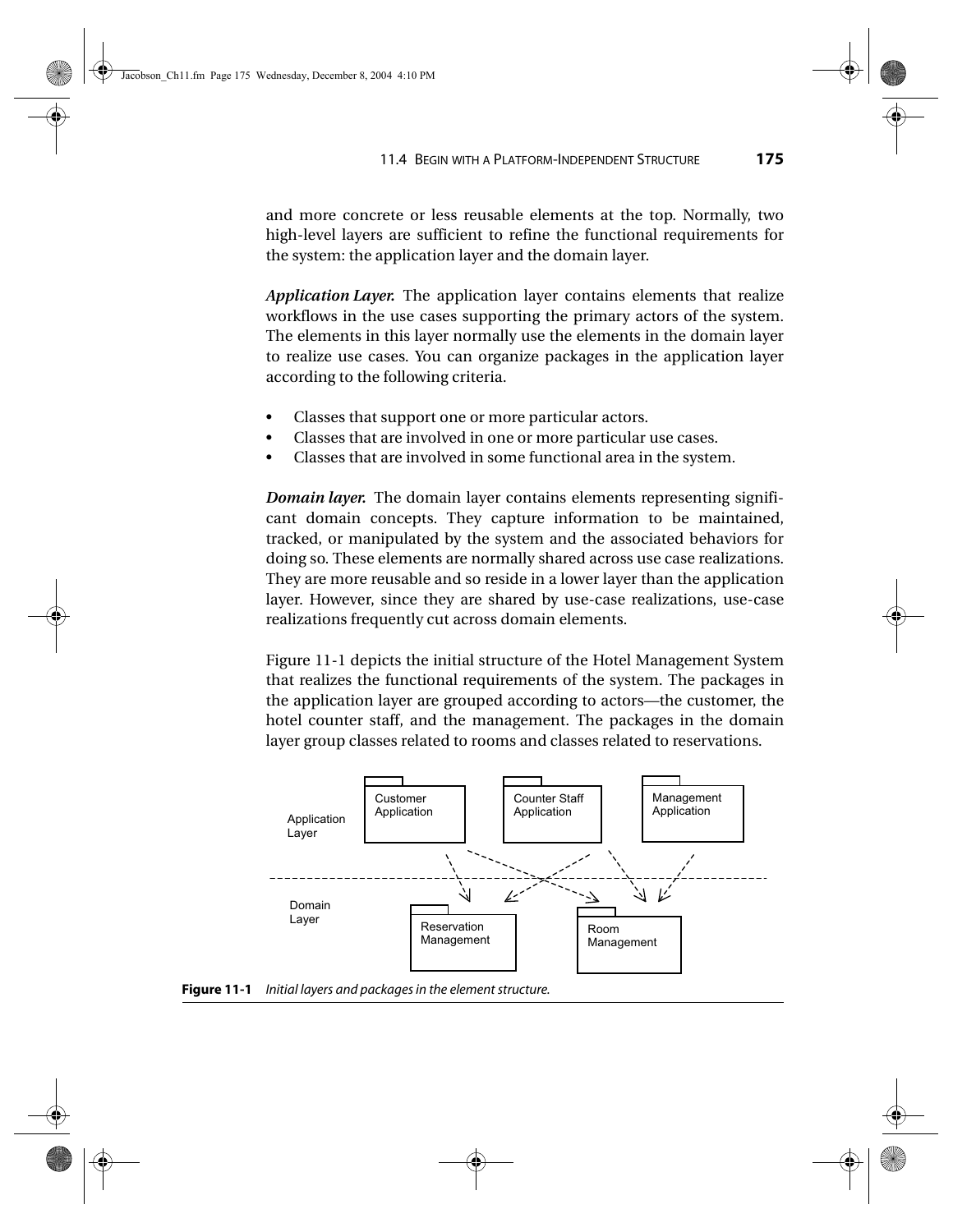The structure in Figure 11-1 is an initial one. It is refined further into classes and so forth as you analyze the use cases for the system.

## **Sidebar 11-1 How Use Cases Help to Structure the Application Layer**

We mentioned earlier that classes that are involved in a particular use case can be placed within packages in the application layer. Figure 11-1 shows a relatively simple case of identifying packages in the application layer. For larger systems, you can partition your application layer based on the principles illustrated by the figure below. Before we go on, we want to emphasize that this is but one way for you to structure the application layer.



In the example above, we split the application layers further—application-specific and application-generic. Classes participating in peer use case realization are allocated to application-specific packages. Classes that participate in generalized or included use cases are allocated to application-generic packages. There is a dependency from application-specific packages to applicationgeneric packages. This preserves the relationship from the use case model into the analysis element structure.

Note that there is a limit to how much you can keep the realization of the use cases separate in the element structure. That is why we need the use case structure that defines overlays on the element structure.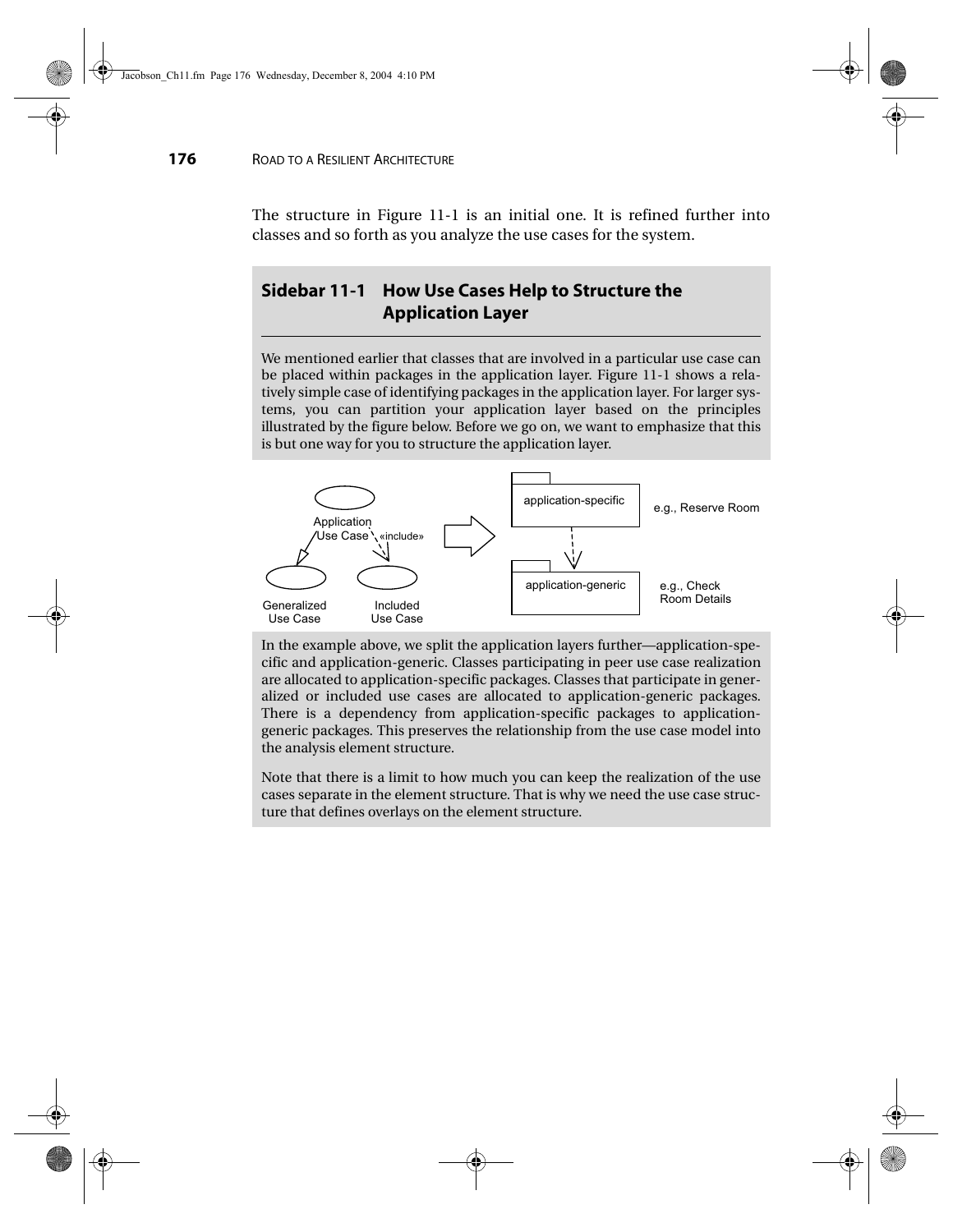### **Sidebar 11-2 How to Organize the Domain Layer**

In Figure 11-1, we show only two domain-layer packages. You definitely expect more from larger systems. The example below shows how you can structure packages in the domain layer.



In essence, you organize entities that are common across industry domains within domain-generic packages. For example, classes like Address, Customer, and Company are used in many industry domains and are, therefore, highly reusable. Domain-specific entities can then either specialize these entities or reference them through associations. Again, we like to emphasize that this is but one way for you to organize your domain layer. The key idea is to distinguish between what is domain-specific and what is domain-generic or independent. This is a way to achieve understandability and also reuse.

## **11.4.2 Use-Case Structure**

As mentioned, the element structure is simply about identifying elements in a namespace. It is the slices in the use-case structure that overlay the actual content for each element. There are two kinds of slices: use-case slices and non-use-case-specific slices.

The convention is to depict the element structure (comprising layers, packages, and classes) vertically such that at the top you find applicationspecific layers and packages, and at the bottom you find application-independent ones (as per Figure 11-1). To emphasize the orthogonality of the use case structure, we depict the use case structure horizontally with the non-use-case-specific slices on the left and the use-case–specific slices on the right (see Figure 11-2). The arrows in Figure 11-2 show the dependencies between the use-case slices and non-use-case-specific slices.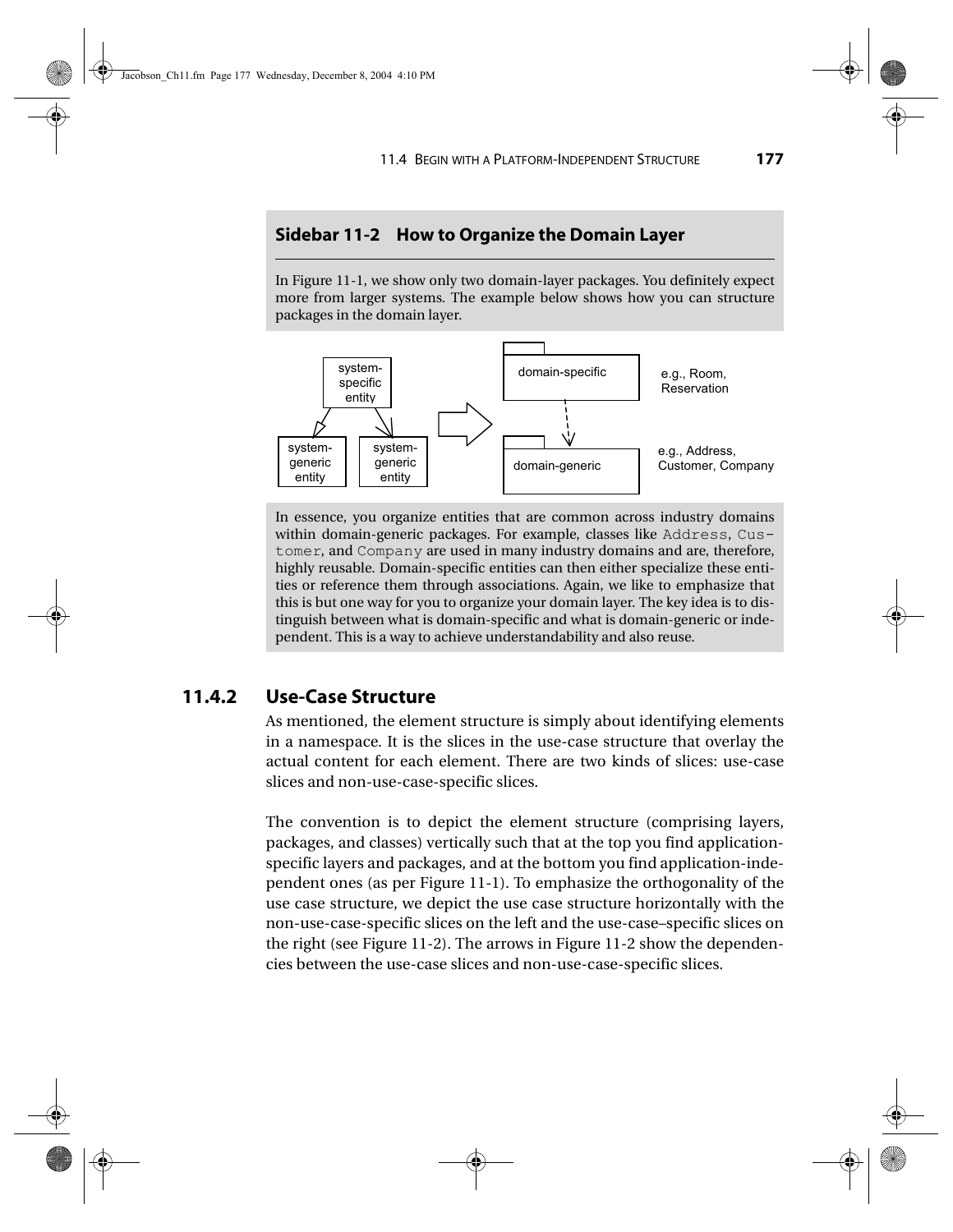

#### **Figure 11-2** *Use-case structure.*

Non-use-case-specific slices are derived by exploring the commonalities between use-case realizations. They normally have a close correspondence to the element structure, especially to the lower layers. After all, lower layers in the element structure and non-use-case-specific slices are for the purpose of grouping things that are shared—though shared from a different perspective. This is exemplified by the slices on the left of Figure 11-2. The Hotel Reservation slice adds the domain packages into the element structure. The slices Customer Application and Counter Application add classes to the corresponding packages in the element structure.

The use case slices in Figure 11-2 are derived directly from use cases in the use-case model. Thus, on the right of Figure 11-2, there are use-case slices for Reserve Room, Check In Customer, and Check Out Customer.

Note that the Customer Application and the Counter Application nonuse-case-specific slices do not extend the Hotel Reservation non-usecase-specific slices. The former contains classes that depend on or makes use of classes contained in the latter. The former do not extend the latter. Hence, there is no «extend» relationship between them.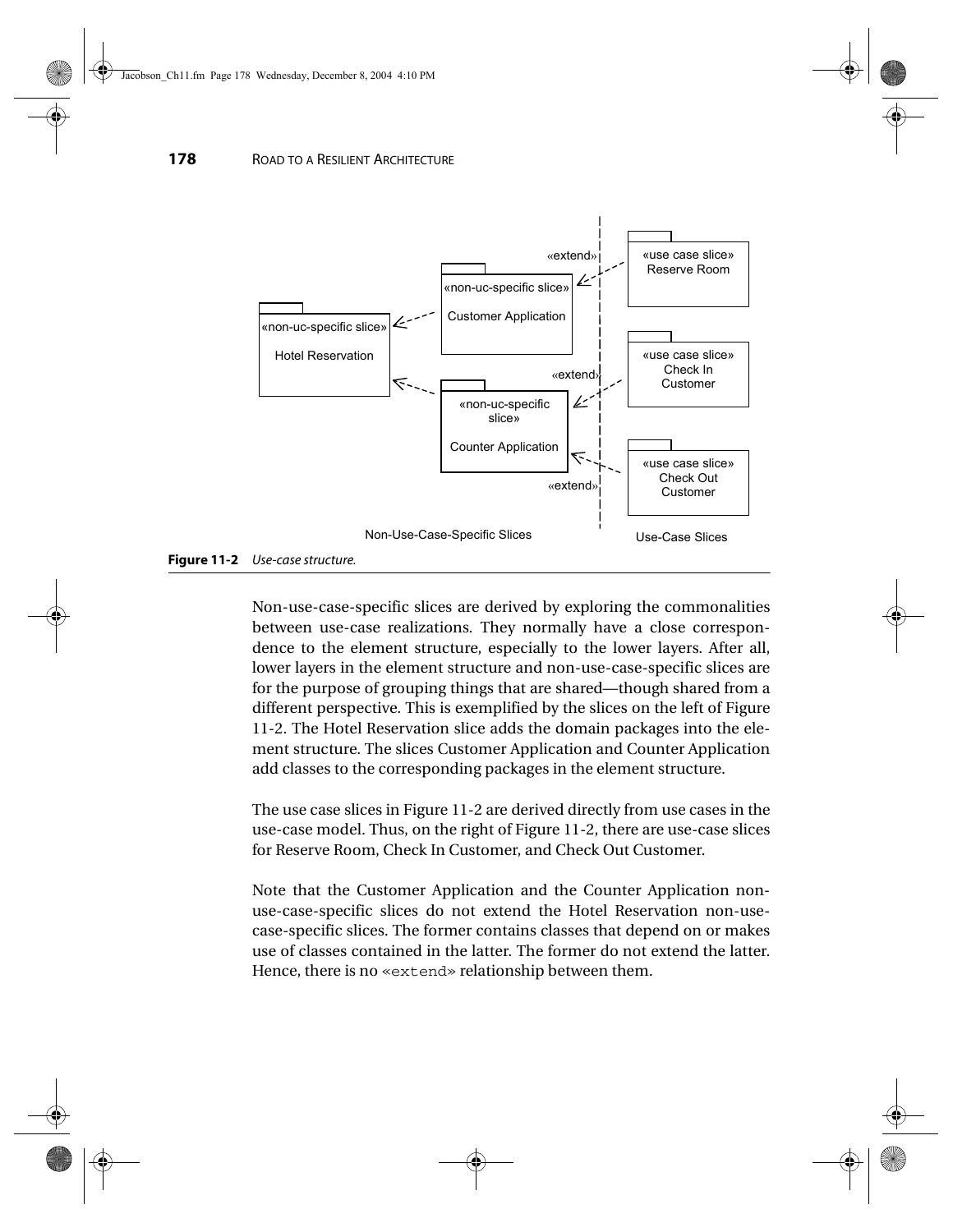#### 11.5 OVERLAY PLATFORM SPECIFICS ON TOP **179**

## **Sidebar 11-3 How Use Case Slices Improve Reuse**

Without aspect orientation, you normally attempt to achieve reuse by pushing reusable things into lower layers. For example, if a class is reusable, you push the class down to a lower layer or a lower package. If some operations in a class are reusable, you may factor the common operations into a generalized class and push this down to a lower layer or package. This seems to work well, but the problem is this: you need to push down complete operations or complete classes.

On your project team, you may find a good programmer. Every boss likes her and gives her different things to do. Soon, she has so many different things to do that she ceases to be effective. Working with reusable elements is similar. As you attempt to make these elements more reusable, you inevitably get them to do more things, and they quickly become heavyweight and entangled.

This problem is solved with aspect orientation and use-case slices. In the usecase structure, you can push only those reusable extensions into lower slices not the entire class. For example, the Hotel Reservation non-use-case-specific slice contains partial elements that are needed by all slices that are on top of it. In this way, you achieve reuse without the heavyweight problem.

# **11.5 Overlay Platform Specifics on Top**

At the end of the day, the system you are building must execute on some target platform. You must incorporate some user interfaces. If you need to offer high processing capacity, you must distribute the processing across processing nodes. Distribution is platform-specific. You must provide persistent storage for information managed by your system. You might need to integrate with a legacy system. Thus, you see that platform specifics occur throughout the realization of a use case whether this is an application use case or an infrastructure use case.

## **11.5.1 Choosing the Platform**

The platform specifics for a system are based on the deployment structure and process structure chosen by the architect. In this case, we assume that the architect has chosen a J2EE-based solution. Figure 11-3 depicts the deployment structure for the Hotel Management System. It is annotated with the architect's choice of communication mechanisms, implementation languages, and technologies.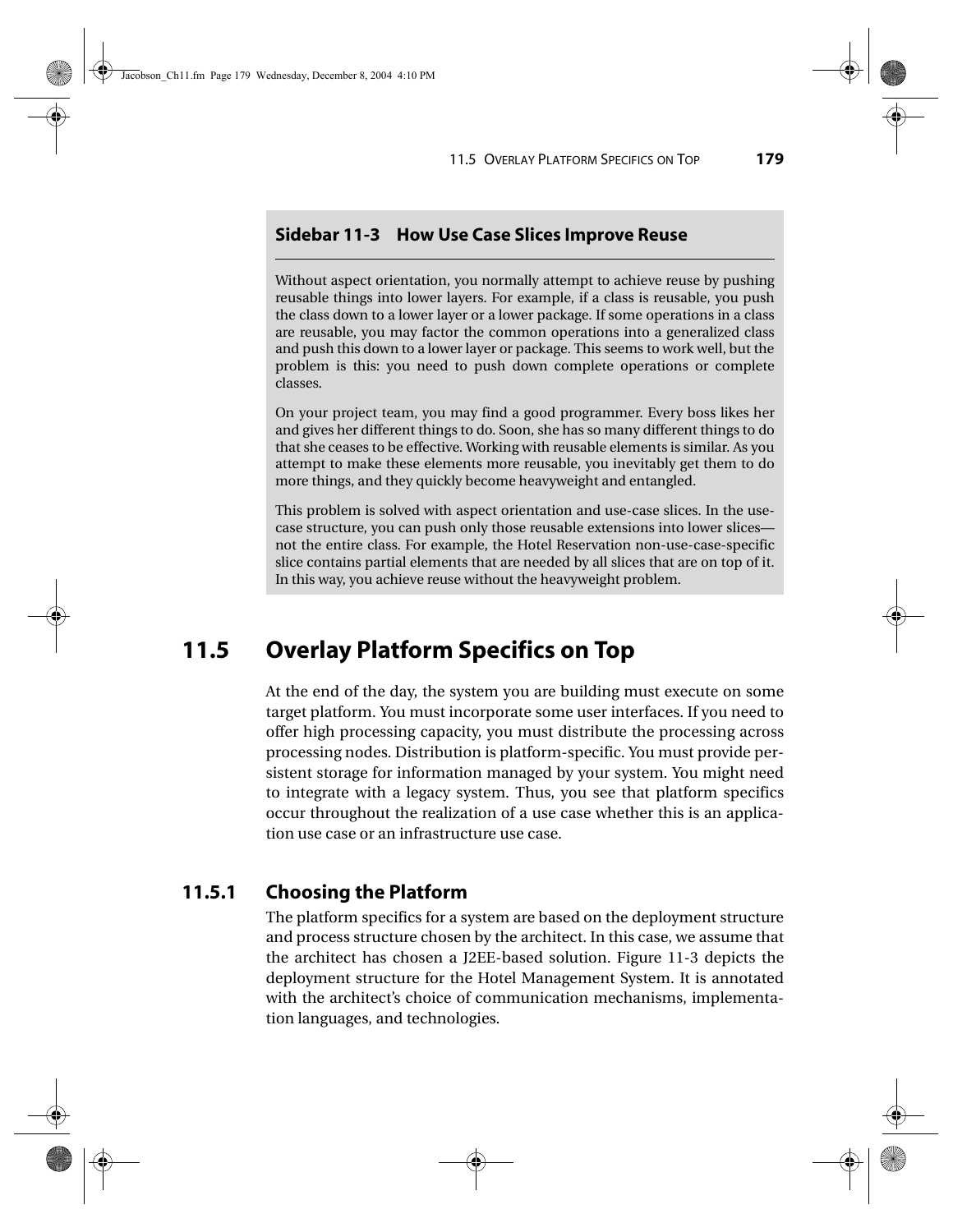

**Figure 11-3** *Deployment structure for Hotel Management System design model.*

Figure 11-3 depicts actors so you can readily see how the deployment structure relates to the use-case model. The customer accesses the system through a phone or his own PC. The customer PC interacts with the application server over a wide area network over HTTP. The application server accesses that database to retrieve records, update records, and so on. Access to the application server is through Remote Method Invocation (RMI). Hotel counter staff and hotel management access the system through their PCs. Staff PCs uses Java Swing, which is a GUI framework for Java. For those nodes that use Java as a programming language, AspectJ is used as the composition technology.

Zooming into each deployment structure, you find active elements (i.e., processes and threads) executing. This is depicted in Figure 11-4, which shows the customer PC running a browser, whereas the staff PC runs a thick client. The application server runs a Web container and an EJB container. The staff PC communicates using HTTP with the Web container, which in turn communicates with the EJB using RMI. The thick client communicates with the EJB container directly. The EJB container communicates with the relational database using Java Database Connectivity (JDBC).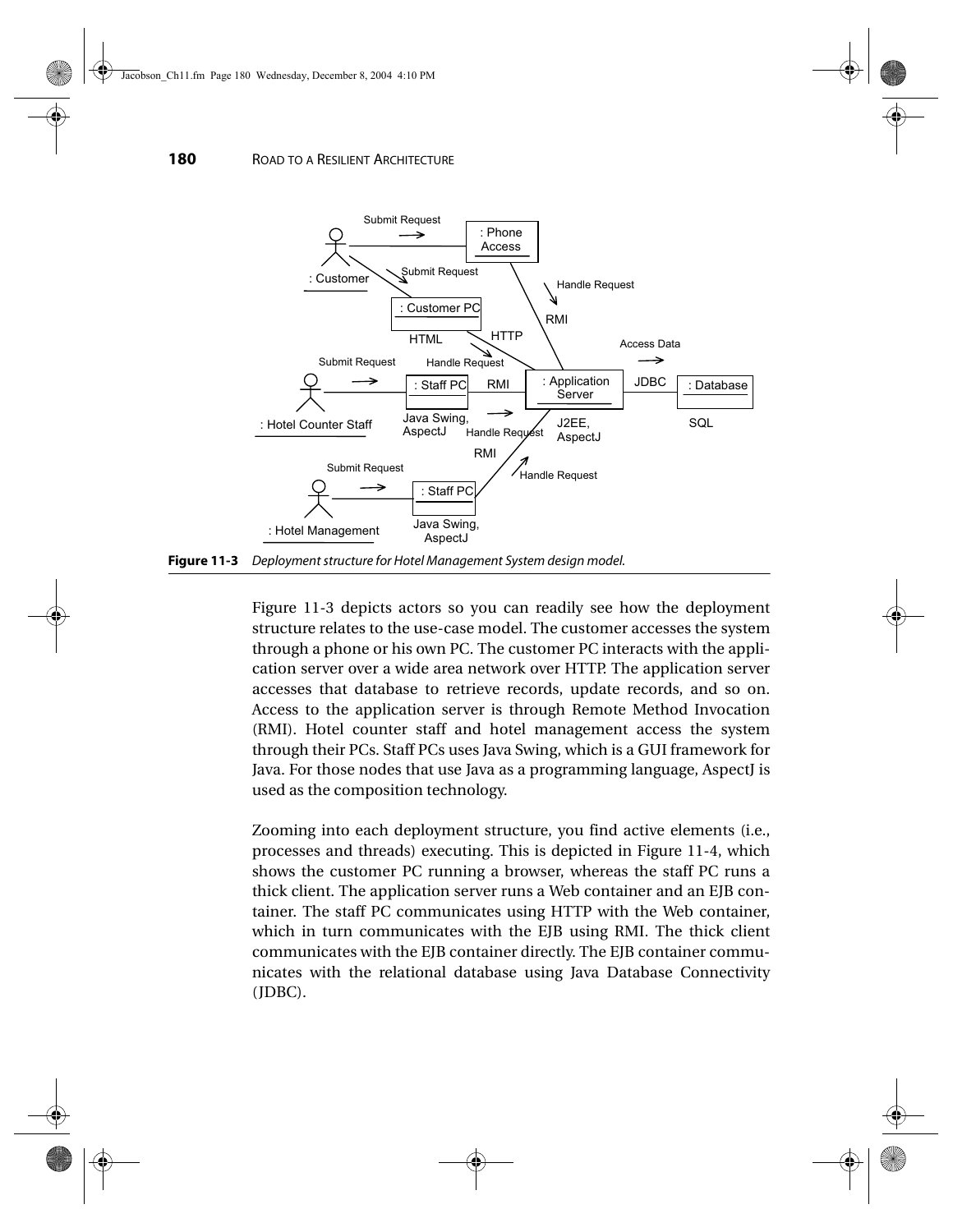## 11.5 OVERLAY PLATFORM SPECIFICS ON TOP **181**



# **11.5.2 Keeping Platform Specifics Separate**

Even with a chosen deployment and process structure, there are still many platform-specific implementation technologies to be chosen. You most definitely do not want to be tied down to a particular execution platform or even to a particular vendor. Platform-specific technologies evolve, and a new and better version becomes available regularly. It would be disastrous if you had to modify the design just to keep up with the changes in these technologies. Thus, you would like to keep platform specifics separate.

If you strip away the platform specifics from the design of a use case, what remains is a minimal use-case design. This minimal use-case design has the following characteristics:

- It is executable and is implemented in a default programming language such as Java.
- It is activated through a program interface. A separate program triggers the minimal use case. In this way, all concerns on user interface, presentation of information, and data input mechanisms is kept out of the minimal use-case design.
- Concerns about distribution, interprocess communication, and platform-specific messaging are kept separate from it. So, the minimal use case design *appears* to run on a single node, a single process, and a single thread, when in fact it is running on the chosen platform described earlier.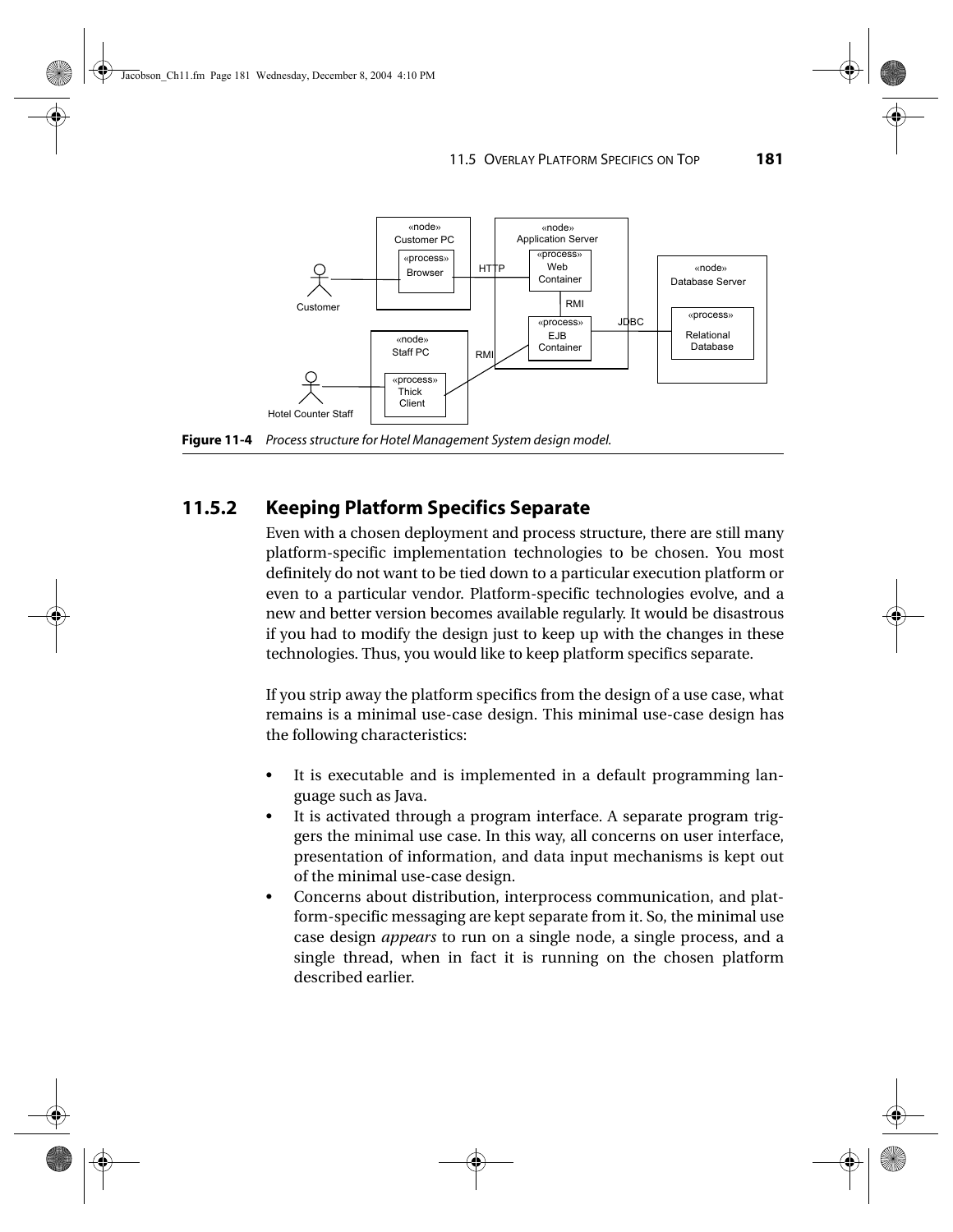• Every piece of information it needs is assumed to be in memory. In this way, all persistency concerns are not present in the minimal design. Likewise, each action from the actor instance is an atomic action.

Everything else (user interface, distribution, etc.) is considered platformspecific and is designed separately and overlaid on top of this minimal use-case design.

Figure 11-5 shows a use-case design slice decomposed into the minimal use-case design slice plus several platform-specific slices for the use case. There is a platform-specific slice to modularize the user interface design for the use case, another platform-specific slice to modularize the distribution of the use case, and yet another to handle platform-specific persistency. There could be potentially other platform-specific slices, depending on what kinds of platform specifics you want to overlay on top of the minimal use-case design slice.

The benefits of separating the platform-specific parts from the minimal use-case design are many. First, the minimal use-case design is significantly simpler. Anyone who knows the designated programming language can develop it without knowing all the platform specifics. The minimal use case design is easy to design and develop, and you can produce an executable quickly. It is also much easier to test because it does not require any platform-specific test environment.



**Figure 11-5** *Use-case design slice with platform specifics kept separate.*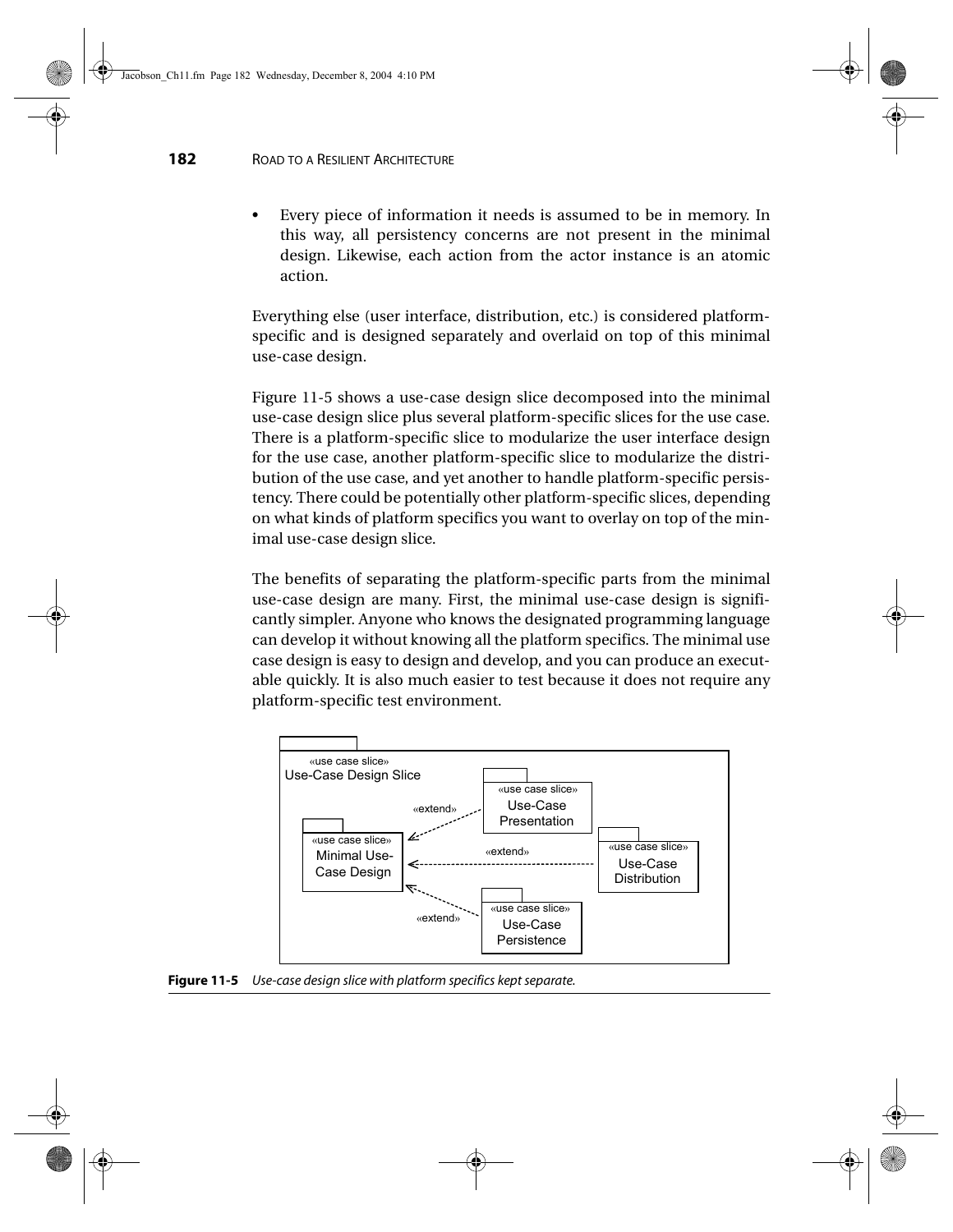## **Sidebar 11-4 How Aspect Orientation Relates to Model-Driven Architecture (MDA)**

Perhaps you are familiar with research on model-driven architecture (MDA) [Kleppe et al. 2003]. Model-driven development recognizes the need to keep business and application specifics separate from the infrastructure and environment specifics. Thus, in MDA, a platform-independent model (PIM) is distinguished from a platform-specific model (PSM). The analysis model in use-case–driven development corresponds to the PIM, and the design model corresponds to the PSM.

The idea behind MDA is to define a set of transformation rules to map a PIM into a PSM automatically. This is quite attractive because a sizeable portion of software development work is about dealing with platform specifics. There are common solutions to deal with platform specifics, and they apply to many parts of the system. Developers who incorporate the platform specifics find such work repetitive, laborious, and also error prone. It also means that they must learn about the platform specifics, too, not an easy task considering the regular and frequent updates to technologies. An architect also wants the transformations from platform-independent to platform-specific to be made in a consistent manner. Thus, the possibility of automating the transformation process is quite attractive.

In practice, you do not transform complete models; you transform part by part, since real projects have different members working on different parts of the models in parallel. In addition, breaking down the models into smaller parts simplifies the transformation process. After all, transforming a smaller model is much easier than transforming a larger model. However, this necessitates two mechanisms: one to separate the model and the other to compose the result. Use-case modularity is advantageous in this situation because it provides both the separation criteria and the composition mechanism. You work on the models use-case module by use-case module, and through aspect technology, you compose the use-case modules.

As mentioned, with MDA you get a lot of code generated for you automatically into the classes in the PSM, provided that you have a good and sufficient set of transformation rules. But, what if the transformation rules are not comprehensive enough? This means that you must at times work on the PSM itself. This creates two major problems. First, much tangling results from all the code generated using different transformation rules, different parts of the PIM, and so on. This makes understanding and debugging difficult. Second, if you make changes to the PSM itself, you worry that if you were to regenerate the codes from the PIM, it might overwrite what you have done on the PSM. Alternately, you may attempt to write your own transformation rules. However, such effort is attractive only if you can apply the transformation rules many times in your project. If your transformation rules can be applied only once or twice, it is definitely much easier to work on the PSM directly. In this case, you again worry about whether other transformation rules will overwrite your work, but you can choose a powerful MDA tool that can ensure that your changes to the PSM do not get overwritten.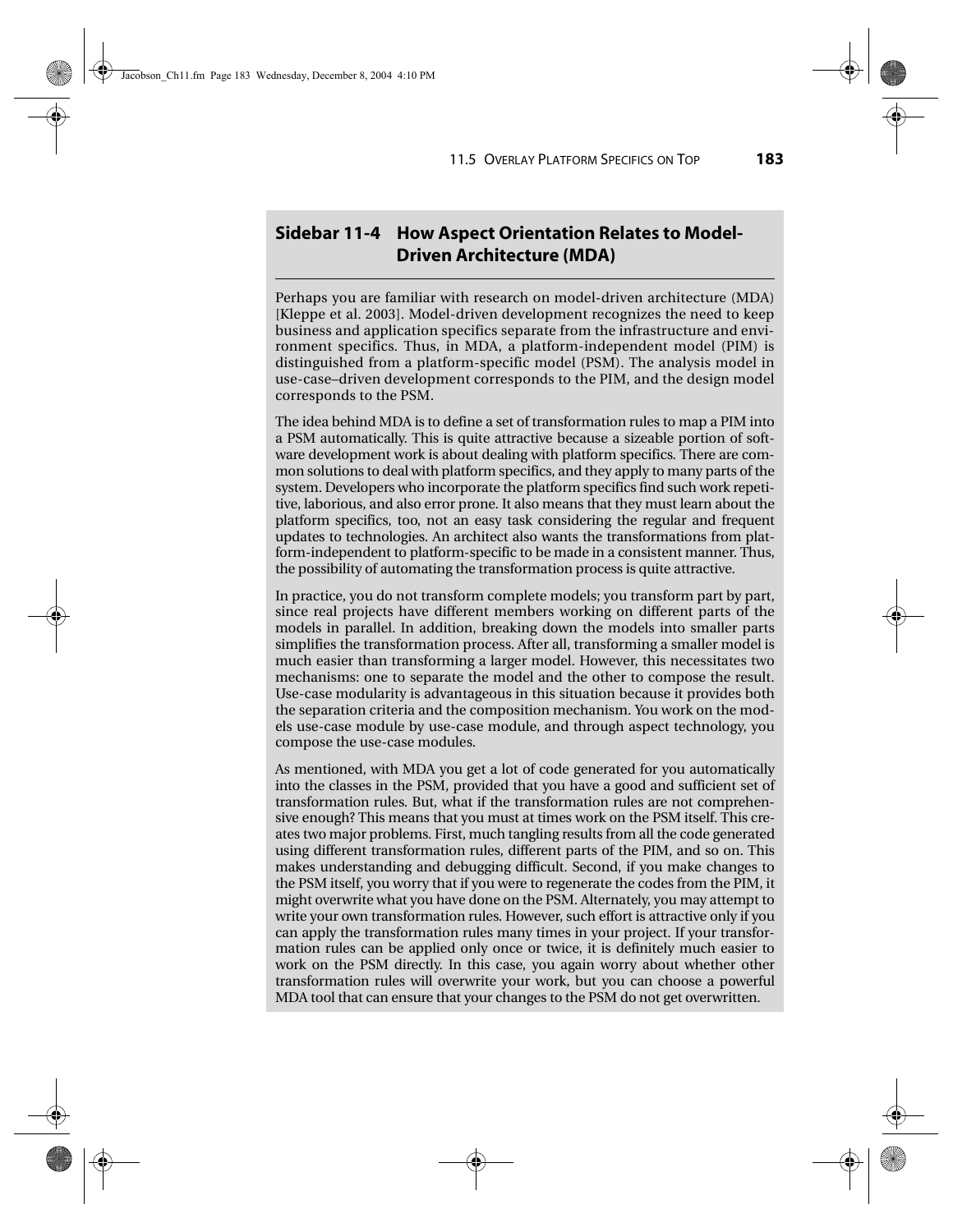## **Sidebar 11-4 How Aspect Orientation Relates to Model-Driven Architecture (MDA)** *(continued)*

In our opinion, use-case slices and aspects provide an effective solution to the problem. In the PSM (i.e., the design model), you have minimal use-case design slices that contain platform-independent parts and additional slices that have platform specifics. This means that the platform specifics are kept separate even in the PSM. In this way, you do not worry about your work being overwritten. Moreover, since the platform specifics are kept separate, what you have in the PSM is much easier to understand and maintain. You can use the same code-generation techniques in MDA to generate the platform-specific slices. Moreover, since the minimal use-case design has few platform specifics, it is much easier to generate it from the PIM than from the complete PSM. Thus, aspects dramatically solve the many problems faced by MDA.

Furthermore, aspects are a more general technique. Whereas MDA attempts to keep platform specifics separate, aspects keep crosscutting concerns in general separate—not just platform specifics, but also functional requirements, nonfunctional requirements, and tests. Aspects can benefit from MDA approaches too. By assimilating the code-generation technologies to generate platformspecific use-case slices, you can speed up aspect-oriented software development tremendously.

In short, you get exceptional leverage if you apply a combination of aspect orientation and MDA. The use case–driven approach provides the methodology to unify these technologies.

Definitely, aspect technologies today cannot transform a language-independent analysis model to a language-specific design model as MDA attempts to do. This is not a big drawback for aspects because many projects today do choose an implementation language upfront in the project.

# **11.6 Summary and Highlights**

Establishing resilient architecture early in the project is critical. The goal is to make the system robust and reduce the impact of requirement changes and changes elsewhere in the system. It also make the system easier to understand. From an aspect orientation point of view, a resilient system makes your pointcuts easier to define because all the classes and responsibilities you need to extend are localized.

The way you establish the structure of models that describe the system is iterative. You start with some initial platform-independent structure. You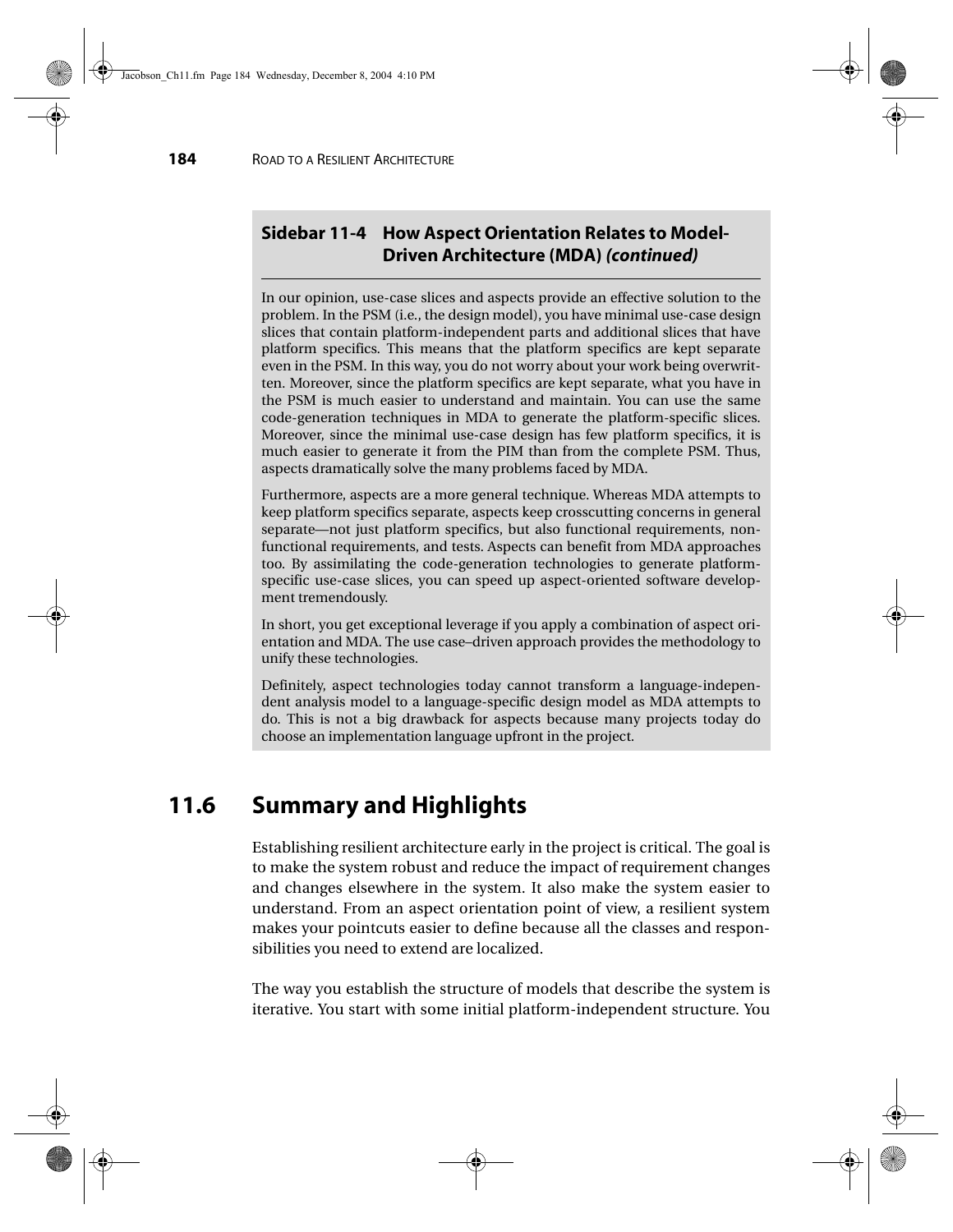#### 11.6 SUMMARY AND HIGHLIGHTS **185**

then analyze the architecturally significant use cases one by one. As you do so, you add on and refine the existing structure and incorporate platform-specific elements onto the structure. After going through all the architecturally significant use cases, you will have established a fairly resilient architecture.

In the subsequent chapters, we explain how to handle different kinds of crosscutting concerns with different kinds of use cases. This will help you understand the general approach to aspect-oriented software development.